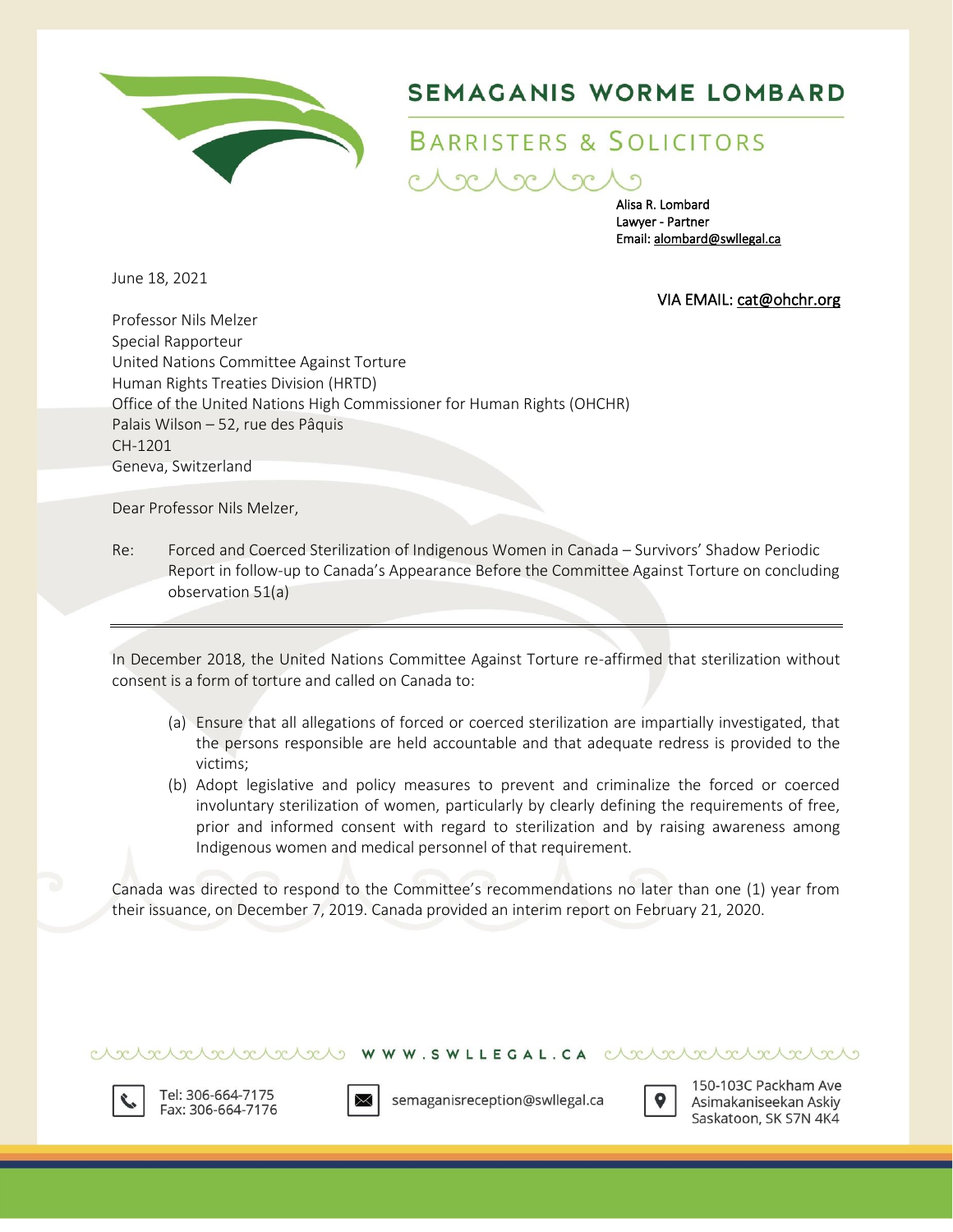We submitted a Shadow Report to you on May 11, 2020, noting the deficiencies in Canada's reporting with respect to the recommendations above. In particular, we noted that our government (provincial and federal) have undertaken *no* investigation of any allegation of forced sterilization; held *no* individual accountable (administratively, civilly, or criminally) for performing a sterilization without informed consent; provided *no* redress to known victims; and, adopted *no* legislative or policy measures aimed at preventing or criminalizing forced sterilization. Unfortunately, this situation has not changed as of June 2021, and in fact Canada has missed several additional opportunities to act while sterilizations without consent continue to be reported, some taking place *after* the Committee's recommendations in December, 2018.

### Canada's Insufficient Efforts

We are aware of two developments that may not have been included in Canada's interim report to the Committee. In January 2020, the National Collaborating Centre for Indigenous Health, with support from the government of Canada, hosted a conference entitled *Culturally Informed Choice and Consent in Indigenous Women's Health Services* in Ottawa, which brought together the federal government, provincial and territorial governments, health care professionals and associations, and civil society organizations to discuss the issue of forced and coerced sterilization.<sup>1</sup> To our knowledge, no concrete actions have come from this conference. Second, the government of Canada provided financial support of an unknown quantum to Indigenous women's organizations to create resources on this issue.<sup>2</sup>

Canada has not initiated an investigation into the forced and coerced sterilization of Indigenous women in Canada. As will be detailed below, two of its legislative bodies are studying the issue, but no concerted action or commitment has been made to study the extent of the problem, its systemic manifestation, and the need for systemic resolutions. Further, Canada has not met with survivors to discuss options for redress and justice. It lacks a coordinated, comprehensive, transparent, and survivor-centered approach to fully address the issue.

# Joyce Echaquan Inquest

The forced sterilization of Indigenous women is still happening today.

In September 2020, an Atikamekw woman named Joyce Echaquan was admitted to hospital in Joliette, Quebec, with stomach pains. She live-streamed racist taunts from health care workers as they treated her, and she died later the same day.<sup>3</sup> A commission of inquiry, the Viens Commission, had a year earlier found it "impossible to deny" Indigenous people in Quebec are victims of "systemic discrimination" in accessing public services, including health-care services.<sup>4</sup>

At the coroner's inquest on the matter, Echaquan's husband testified that she had been forced into three abortions at the same hospital, and that after her last pregnancy, had been pressured by the attending

<sup>&</sup>lt;sup>4</sup> Final report from the Public Inquiry Commission on relations between Indigenous Peoples and certain [public services in Quebec: listening, reconciliation and progress,](https://www.cerp.gouv.qc.ca/fileadmin/Fichiers_clients/Rapport/Final_report.pdf) at p. 203.



<sup>&</sup>lt;sup>1</sup> Senator Yvonne Boyer, "Our Fights Against Coerced and Forced Sterilization: The first step in eradicating [this unthinkable crime is to listen and hear the voices of Indigenous women who](https://senatorboyer.ca/wp-content/uploads/2020/06/Sterilization-Newsletter.pdf) have been sterilized," May 2020, p. 4.

<sup>&</sup>lt;sup>2</sup> See, for example, Native Women's Association of Canada, "Knowing Your Rights Toolkit, "Sexual and [Reproductive Health Booklet](https://www.nwac.ca/policy-areas/forced-sterilization/)," 28 October 2020.

<sup>3</sup> <https://www.youtube.com/watch?v=-7Fh96rZr6U>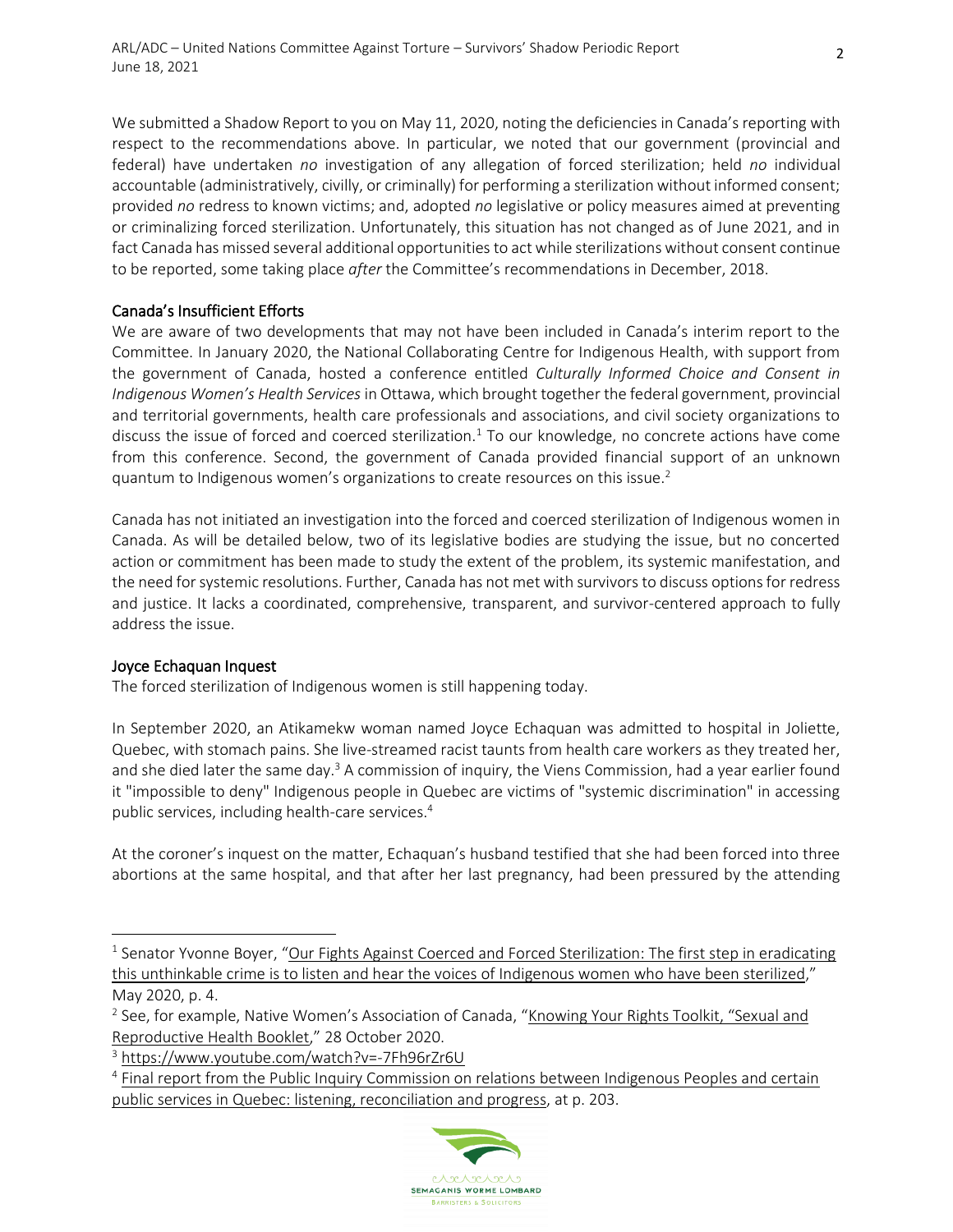physician into undergoing tubal ligation. She did not want to be sterilized and later regretted the procedure.<sup>5</sup>

This information was revealed in a high-profile case, during a public inquest; it leaves open the question of how often it happens outside of the spotlight and goes unreported. Joyce Echaquan's death, but specifically her recording of the racist treatment to which she was subjected, prompted calls to address racism in health care, <sup>6</sup> but it is too little and too late for many.

#### Missing and Murdered Indigenous Women and Girls – National Action Plan

In addition to simply not doing much, Canada has missed important opportunities to build in measures to address forced sterilization in the actions it has taken.

The National Inquiry into Missing and Murdered Indigenous Women and Girls ("NIMMWIG") issued its final report on June 3, 2019, which includes two (2) volumes [\(1a](https://www.mmiwg-ffada.ca/wp-content/uploads/2019/06/Final_Report_Vol_1a-1.pdf) and [1b\)](https://www.mmiwg-ffada.ca/wp-content/uploads/2019/06/Final_Report_Vol_1b.pdf), a [Supplementary Report directed to](https://www.mmiwg-ffada.ca/wp-content/uploads/2019/06/Final_Report_Vol_2_Quebec_Report-1.pdf)  [the Province of Québec,](https://www.mmiwg-ffada.ca/wp-content/uploads/2019/06/Final_Report_Vol_2_Quebec_Report-1.pdf) and a [Supplementary Report on Genocide.](https://www.mmiwg-ffada.ca/wp-content/uploads/2019/06/Supplementary-Report_Genocide.pdf)<sup>7</sup> The NIMMIWG Final Report detailed the issue of forced sterilization<sup>8</sup> in both First Nations and Inuit communities, and made sweeping recommendations to address discrimination in the health care system.<sup>9</sup> The federal government finally issued its responding [National Action Plan](https://4c3tru4erdnui9g3ggftji1d-wpengine.netdna-ssl.com/wp-content/uploads/2021/06/NAP_Report_EN.pdf) two  $(2)$  years to the date afterwards, on June 3, 2021.<sup>10</sup> The National Action Plan makes no mention of forced sterilization and constitutes a missed opportunity to address a manifestation of health care discrimination that is both debilitating and reportedly and demonstrably ongoing.

# Parliamentary Efforts

Another missed opportunity was within one of Canada's legislative bodies.

The Senate continues its efforts to address the eradication and examination of the forced sterilization of Indigenous women, largely through the efforts of Senator Yvonne Boyer. Senator Boyer was appointed to the Senate in 2018, was the author of the report into forced sterilization in Saskatoon Health Region in  $2017<sup>11</sup>$  and continues to champion the issue. She addressed the forced sterilization of Indigenous women in her first speech in the Senate in 2018, and again in Spring 2021. She was also instrumental in having the Standing Senate Committee on Human Rights study the extent and scope of forced and coerced sterilization

<sup>10</sup> [National Action Plan](https://mmiwg2splus-nationalactionplan.ca/)

<sup>11</sup> Dr. Yvonne Boyer and Dr. Judith Bartlett, *[External Review: Tubal Ligation in the Saskatoon Health](https://www.saskatoonhealthregion.ca/DocumentsInternal/Tubal_Ligation_intheSaskatoonHealthRegion_the_Lived_Experience_of_Aboriginal_Women_BoyerandBartlett_July_22_2017.pdf)  [Region: The Lived Experience of Aboriginal Women](https://www.saskatoonhealthregion.ca/DocumentsInternal/Tubal_Ligation_intheSaskatoonHealthRegion_the_Lived_Experience_of_Aboriginal_Women_BoyerandBartlett_July_22_2017.pdf)*, 22 July 2017.



<sup>&</sup>lt;sup>5</sup> Julia Page and Franco G. Mignacca, "<u>'I told her I loved her,' Joyce Echaquan's husband tells inquest into</u> [her death at Quebec hospital](https://www.cbc.ca/news/canada/montreal/quebec-coroner-inquest-death-joyce-echaquan-1.6023915)," CBC, 13 May, 2021.

 $6$  Benjamin Shingler, ["Joyce Echaquan's death lays bare, once again, problems in Quebec's health](https://www.cbc.ca/news/canada/montreal/quebec-joyce-echaquan-reaction-1.6044631)-care [system](https://www.cbc.ca/news/canada/montreal/quebec-joyce-echaquan-reaction-1.6044631)," CBC, 29 May 2021.

<sup>7</sup> National Inquiry into Missing and Murdered Indigenous Women and Girls, "[Reclaiming Power and Place:](https://www.mmiwg-ffada.ca/final-report/)  [The Final Report of the National Inquiry into Missing and Murdered Indigenous Women and Girls](https://www.mmiwg-ffada.ca/final-report/)", June 2019.

<sup>8</sup> National Inquiry into Missing and Murdered Indigenous Women and Girls, Reclaiming Power and Place: [The Final Report of the National Inquiry into Missing and Murdered Indigenous Women and Girls](https://www.mmiwg-ffada.ca/final-report/)," 1a, at pages 53, 230, 266-267, 309, 608; [Supplementary Report](https://www.mmiwg-ffada.ca/wp-content/uploads/2019/06/Supplementary-Report_Genocide.pdf) – Genocide, at pages 17, 24.

<sup>&</sup>lt;sup>9</sup> National Inquiry into Missing and Murdered Indigenous Women and Girls, Master List of Report [Recommendations.](https://www.mmiwg-ffada.ca/wp-content/uploads/2019/06/National-Inquiry-Master-List-of-Report-Recommendations-Organized-By-Theme-and-Jurisdiction-2018-EN-FINAL.pdf)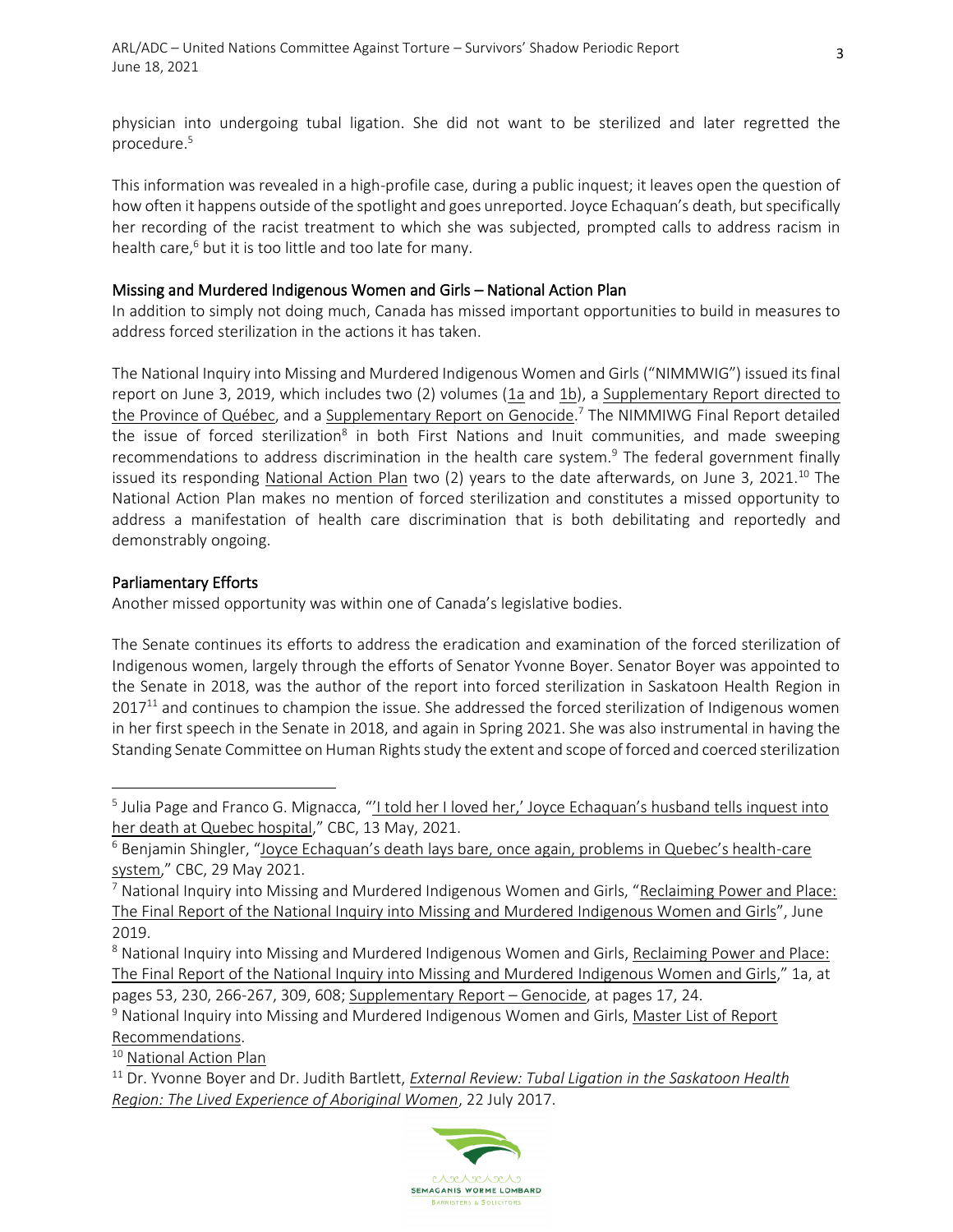ARL/ADC – United Nations Committee Against Torture – Survivors' Shadow Periodic Report June 18, 2021

of persons in Canada in 2019. While that study was not tabled at the time for various procedural reasons, she managed to have it tabled just this month, June 2021. The report notes UNCAT's findings, traces the history of the forced sterilization of Indigenous women in Canada, identifies some of the root causes of ongoing vulnerabilities, and calls on the government to respond to the report and that parliament build on the report to undertake further study with the goal of identifying solutions to stop the practice. We view these recommendations as a step in the right direction after years of dithering, and hope that the government seizes this opportunity and builds on the Senate Standing Committee's work.

[An Act respecting the United Nations Declaration on the Rights of Indigenous Peoples \(Bill C-15\)](https://parl.ca/Content/Bills/432/Government/C-15/C-15_3/C-15_3.PDF) was passed in the Senate on June 16, 2021. It entrenches the principles of the Declaration into domestic law. The Act calls for an action plan, which must include measures to:

> (i) address injustices, combat prejudice and eliminate all forms of violence, racism and discrimination, including systemic racism and discrimination, against Indigenous peoples and Indigenous elders, youth, children, women, men, persons with disabilities and genderdiverse persons and two-spirit persons, and

- (ii) promote mutual respect and understanding as well as good relations, including through human rights education; and
- (b) measures related to monitoring, oversight, recourse or remedy or other accountability measures with respect to the implementation of the Declaration.<sup>12</sup>

Specifically, Article 7 of the United Nations Declaration on [the Rights of Indigenous Peoples,](https://www.un.org/development/desa/indigenouspeoples/wp-content/uploads/sites/19/2018/11/UNDRIP_E_web.pdf) annexed in the above passed legislation, provides:

Indigenous individuals have the rights to life, physical and mental integrity, liberty and security of person.

Indigenous peoples have the collective right to live in freedom, peace and security as distinct peoples and shall not be subjected to any act of genocide or any other act of violence, including forcibly removing children of the group to another group.<sup>13</sup>

However, legitimate distrust prevails. In the departing words of Ms Mumilaaq Qaqqaq, the New democrat MP for Nunavut,

There is a refusal and unwillingness for change, not an inability to accomplish it…During my time in this chamber I have heard so many pretty words, like reconciliation, diversity and inclusion. I have been called courageous, brave and strong by people outside of my party. But let me be honest, brutally honest, nice words with no action hurt when they are uttered by those with power over the federal institution and refuse to take action. There is nothing to take pride in in the legacy this institution continues to not only maintain, but to build and fuel. People in power have choices and they consistently choose priorities that uphold systems of oppression…listen, believe us, and do something about it. When we tell you to act now, you need to act now. And if you "understand", then shame on you. Because if you "understand" how much this hurts, you understand how deep

<sup>&</sup>lt;sup>13</sup> [An Act respecting the United Nations Declaration on the Rights of Indigenous Peoples,](https://parl.ca/Content/Bills/432/Government/C-15/C-15_3/C-15_3.PDF.) at Article 7, as annexed.



 $12$  [An Act respecting the United Nations Declaration on the Rights of Indigenous Peoples,](https://parl.ca/Content/Bills/432/Government/C-15/C-15_3/C-15_3.PDF) at section 2.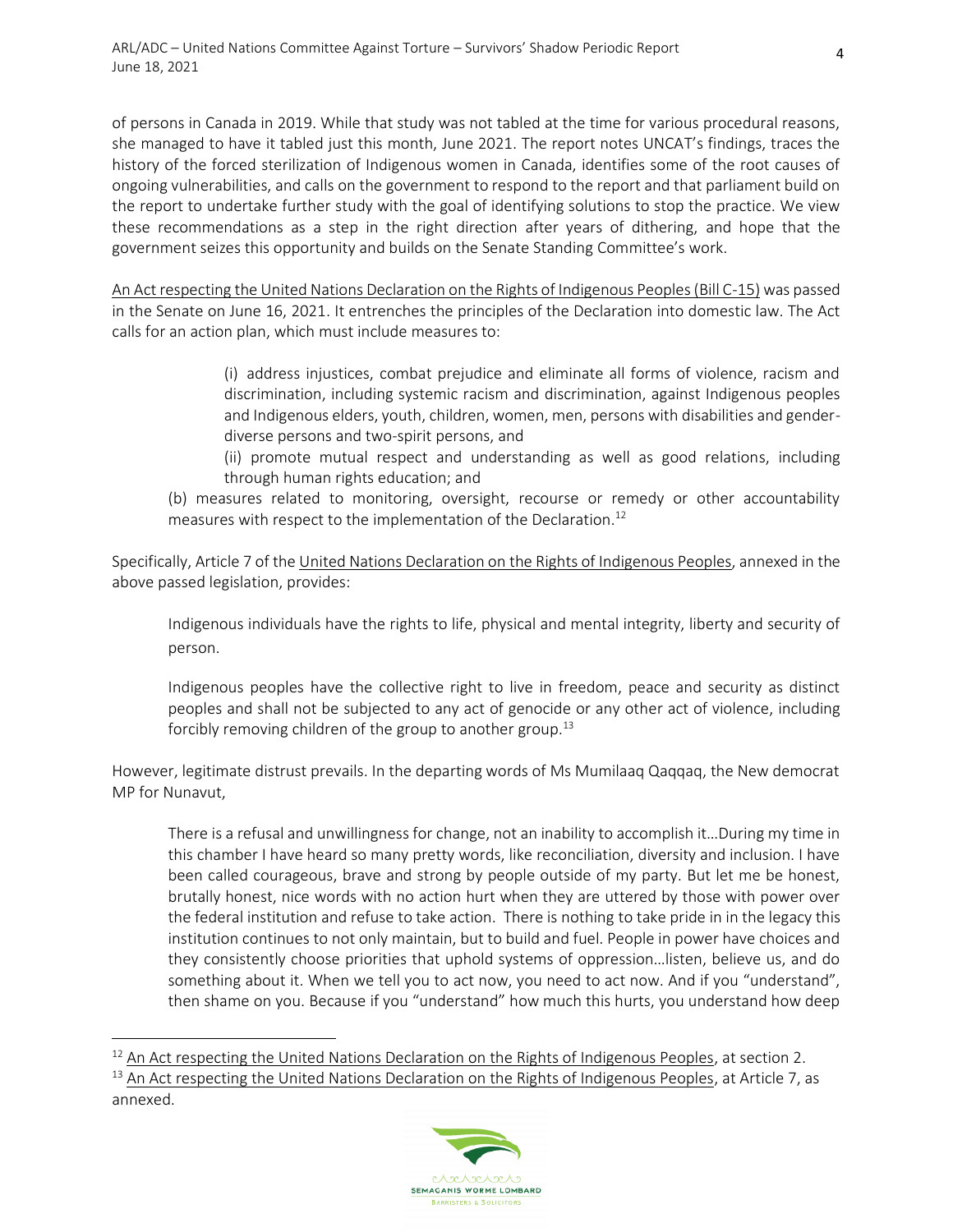it cuts. It would be easier for me to be told that I am wrong and that you disagree, than to be told I am right, and I am courageous, but there is no room in your budget for basic – basic - human rights that so many others take for granted. Our history is stained with blood, children, youth, adults, and elder's blood. It's time to face the scale of justice. On one side we have a mountain of suffering, and whenever the government gives us a grain of sand of support, they seem to think the trauma from our past has been rectified, that somehow, they deserve a pat on the back. But it will take a mountain of support to even begin the healing process, and as long as these halls echo with empty promises, instead of real action, I will not belong here.  $^{14}$ 

#### Recommendations

Our recommendations have not materially changed, and are reproduced below for convenience, augmented and varied as appropriate:

- 1. The provision of additional details requested from Canada by the Committee with respect to how their implementation measures actually respond to the true nature of the problem.
- 2. The mandating of Provincial Inquiries, headed by Indigenous persons, with a national dimension to satisfy, in part, the requirement for impartial investigation.
- 3. Initiation of a survivor-centered reparation process capable of reflecting the different degrees of harms experienced by the survivors and their families. This process could draw on past complex settlement processes, such as the Independent Assessment Process as Part of the Indian Residential Schools Settlement Agreement.
- 4. Provide additional support and policy attention to the poverty, exclusion and violence experienced by Indigenous women and girls.
- 5. Make public any data on sterilization that is in the possession of provincial or federal authorities, with disaggregated data for sterilization procedures performed on Indigenous women compared to non-Indigenous women, as well as on sterilization procedures broken down by geographic regions.
- 6. Where current data collection and analysis is lacking, put policies in place to collect data on sterilization procedures across Canada, noting geographic regions and number of procedures performed on Indigenous women, without instituting a practice of identifying a woman as Indigenous on the face of documents she needs to receive services.
- 7. Direct the RCMP, and other jurisdictions, to fulfill their legal duty to fully and professionally investigate using media reports and statements of claim as third party complaints. Conduct follow-up as needed.
- 8. Ensure that provincial health care authorities and medical profession licensing bodies investigate and appropriately address reports of failure to ensure proper and informed consent to medical procedures.
- 9. Immediately institute measures to enforce existing provisions of the Criminal Code, and immediate measures to close gaps in the criminal law regime with respect to forced and coerced sterilization of vulnerable groups.
- 10. Legislation entrenching the legal standard of proper and informed consent to sterilization procedures, birth control and other treatments associated with reproductive and obstetric health care.
- 11. Direct Health Canada and provincial health agencies to issue guidance regarding sterilization procedures, including that such procedures are never urgent in nature, are most often not medically necessary, that consent for such procedures during labour, delivery or postpartum is not proper or

<sup>&</sup>lt;sup>14</sup> [Watch Nunavut MP's powerful goodbye message highlighting racism in Canada,](https://www.cbc.ca/news/politics/parliament-farewell-speeches-1.6067283) The Canadian Press, 15 June 2021.